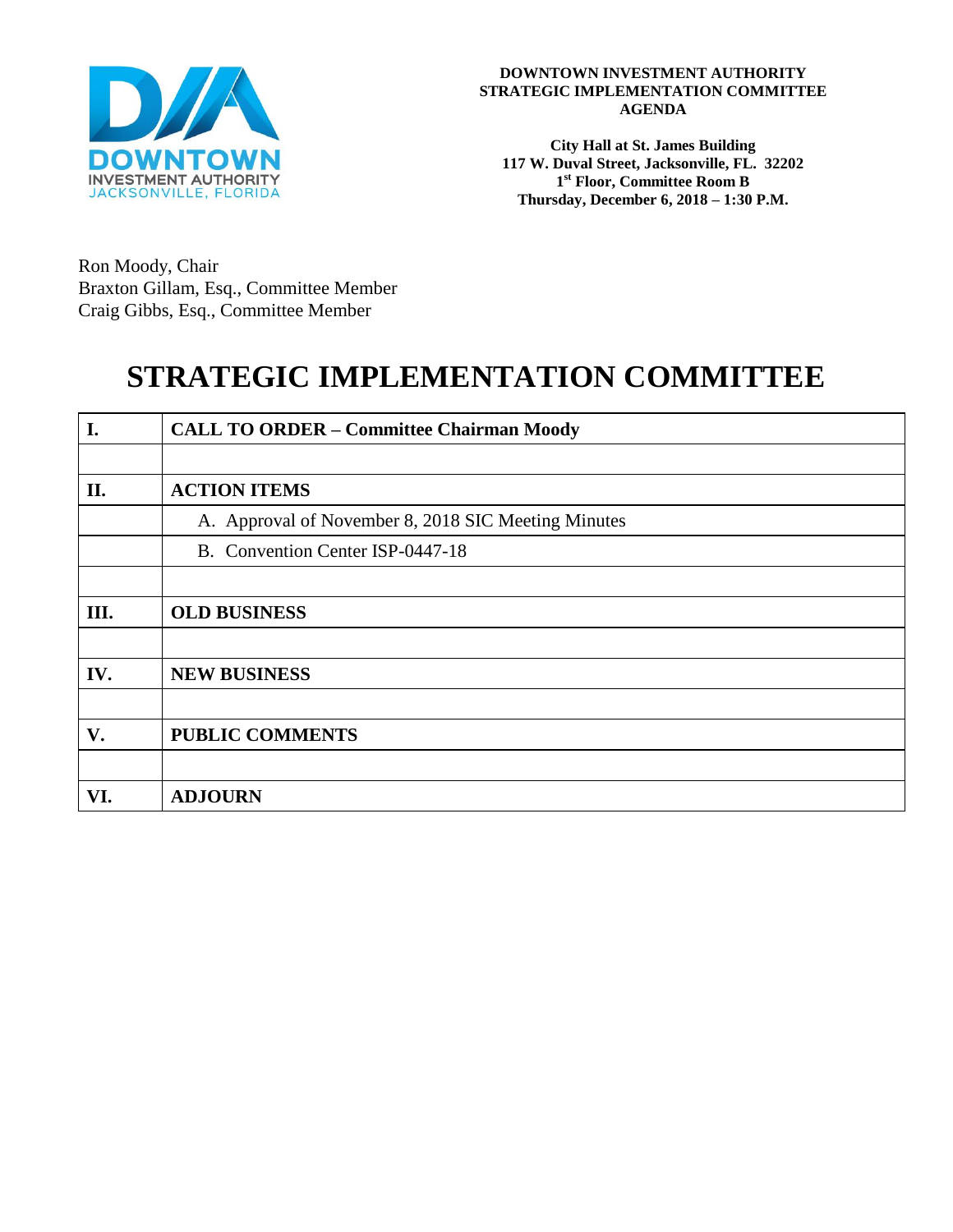

**Downtown Investment Authority Committee Meeting** 

**City Hall at St. James 117 West Duval St., 1st Floor, Conf Room B.**  *December 6, 2018– 1:30 p.m.*

#### *DIA Strategic Implementation Committee Meeting Minutes*

**Committee Members Present:** Ron Moody, Committee Chair, Craig Gibbs, Esq., Braxton Gillam, Esq., and Marc Padgett

**DIA Staff:** Brian Hughes, Mayor's Chief of Staff/Interim Chief Executive Officer, Guy Parola Operations Manager, Tom Daly, Finance Manager, Jim Klement, DDRB Coordinator and Karen Underwood-Eiland, Executive Assistant

# **I. CALL TO ORDER**

Committee Chairman Moody called the meeting to order at 11:34 a.m. The attendees introduced themselves for the record.

## **II. ACTION ITEMS**

## **A. Approval of the November 8, 2018 Strategic Implementation Committee Minutes**

#### **A MOTION WAS MADE BY BOARD MEMBER BRAXTON GILLAM AND SECONDED BY BOARD MEMBER MOODY APPROVING THE NOVEMBER 8, 2018 COMMITTEE MINUTES.**

#### **THE MOTION PASSED UNANIMOUSLY 4-0-0.**

#### **B. Mayor's Letter**

A letter from Mayor Curry was provided at the Downtown Investment Authority Full board meeting that was held on November 14, 2018 to Chairman Bailey. The letter was expressing Mayor Curry's concern about the future Convention Center. This letter was included in the committee meeting packet.

Committee Chairman Moody aksed the staff to bring the committee up to speed on where the DIA started; revisit the feasibility study prepared by Strategic Advisory Group to assist with guidance and review the RFP existing status support facilities which would include restaurants, entertainment, and destination type improvements.

Brian Hughes Interim Chief Executive Officer pointed out that the DIA, Administration and others have reviewed the existing Prime Osborne Center and thought of what a vibrant growing urban core city surrounded by an active suburb community was lacking. The feasibility study expressed positives and challenges.

The RFP respondents were graded and the DIA considered for the Mayor and Chairman to examine.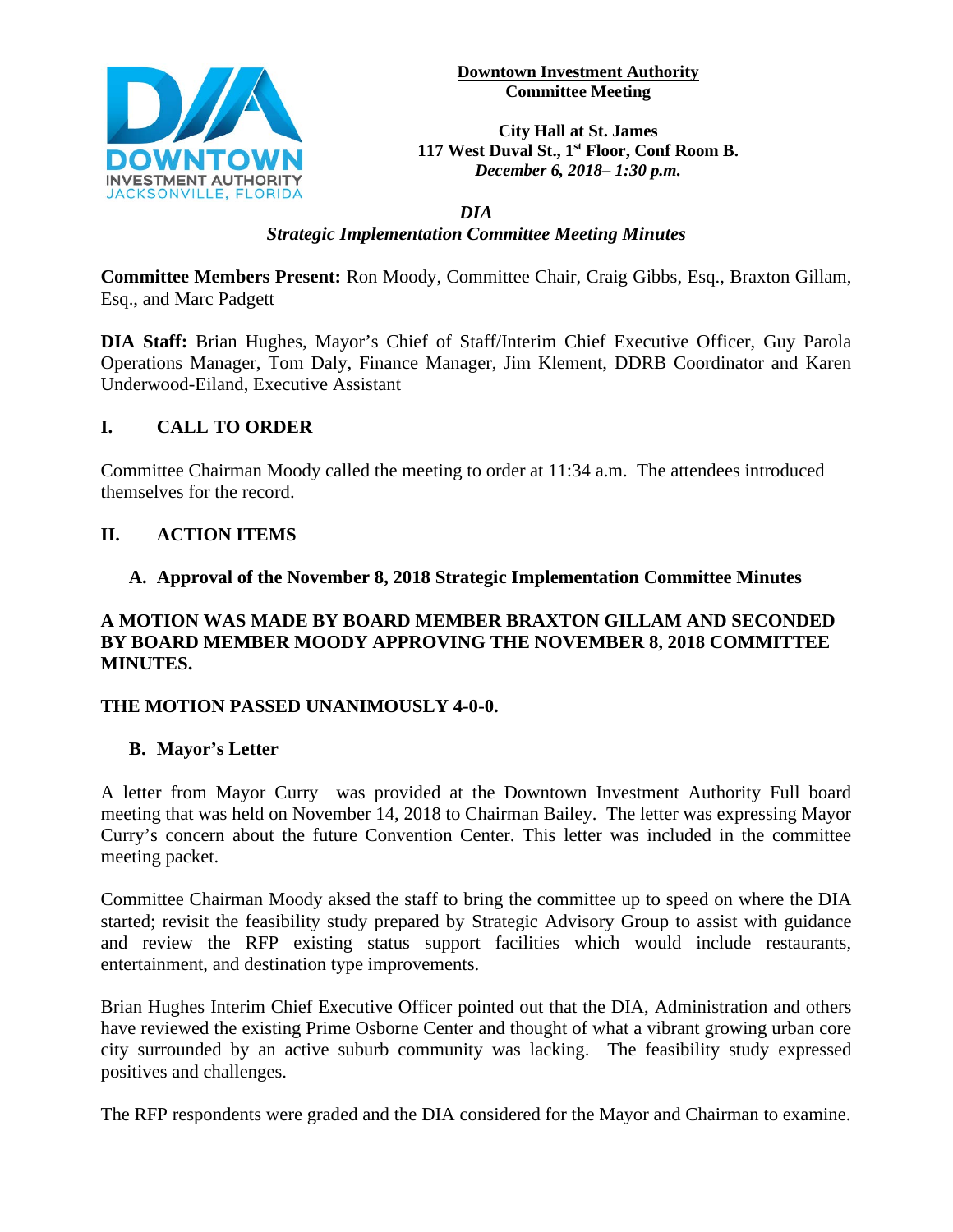Committee Chairman Moody provided an overview of the New Convention Center feasibility analysis update prepared by Strategic Advisory Group.

- A report by the same group was conducted in 2001 and 2007
- The current interest in Jacksonville as a Convention destination was relatively low
- The consensus of both studies was that Jacksonville as a destination needed enhancements which are a prerequisite to being a competitive convention destination.
- Meeting Planner Feedback- The majority of the interviewees related Jacksonville's attractiveness below seven on a scale of one to ten.
- The walkability of the area surrounding the current and potential convention center location were lacking of restaurants, attractions and retail were all cited as significant draw-backs to bringing larger conventions to Jacksonville.
- The future of Jacksonville Shipyard developments, aquarium and other developments that could happen. The response of the potential future vision for Jacksonville was very positive. This reinforces the importance of the ongoing development of Jacksonville to become a desired convention destination.
- Over 85% of the respondents said they were more likely to consider Jacksonville after viewing the images of the aquarium and shipyards development.
- An additional development of the District will enhance the desirability of Jacksonville as a convention center.
- Survey Hyatt National Sales 81% of the respondents who had met in Jacksonville were somewhat likely or highly unlikely to return
- 75% of the respondents validated that availability to restaurants and nightlife is an important consideration when choosing a destination.
- A new convention center with no improvement in the Jacksonville downtown experience was not appealing.
- The overall interest in placing a meeting at a new Convention Center in Jacksonville with no destination enhancements was very low.
- Conclusion Meeting Planner Interviews Over 60% of the planners interviewed or surveyed were not interested in Jacksonville and/or a new Convention Center without destination development.
- The positive outcome of the meeting planner interview and survey was the noticeable improvement in their level of interest with they were shown the renderings of the shipyard vision and gained an understanding of the current plan for downtown Jacksonville.
- This supports the importance of including a new Convention Center in the overall planning for the future of downtown Jacksonville.
- Conclusion SAG Demand Review. SAG's recommendation to postpone the construction of a new Convention Center and should be delayed until such time as it is part of destination plan that will improve the overall attractiveness in Jacksonville as a convention, meetings and major indoor event designation.
- Conclusion Not Now, but an important future element. As stated in the first section of this report. SAG recommended against building a new Convention Center at the present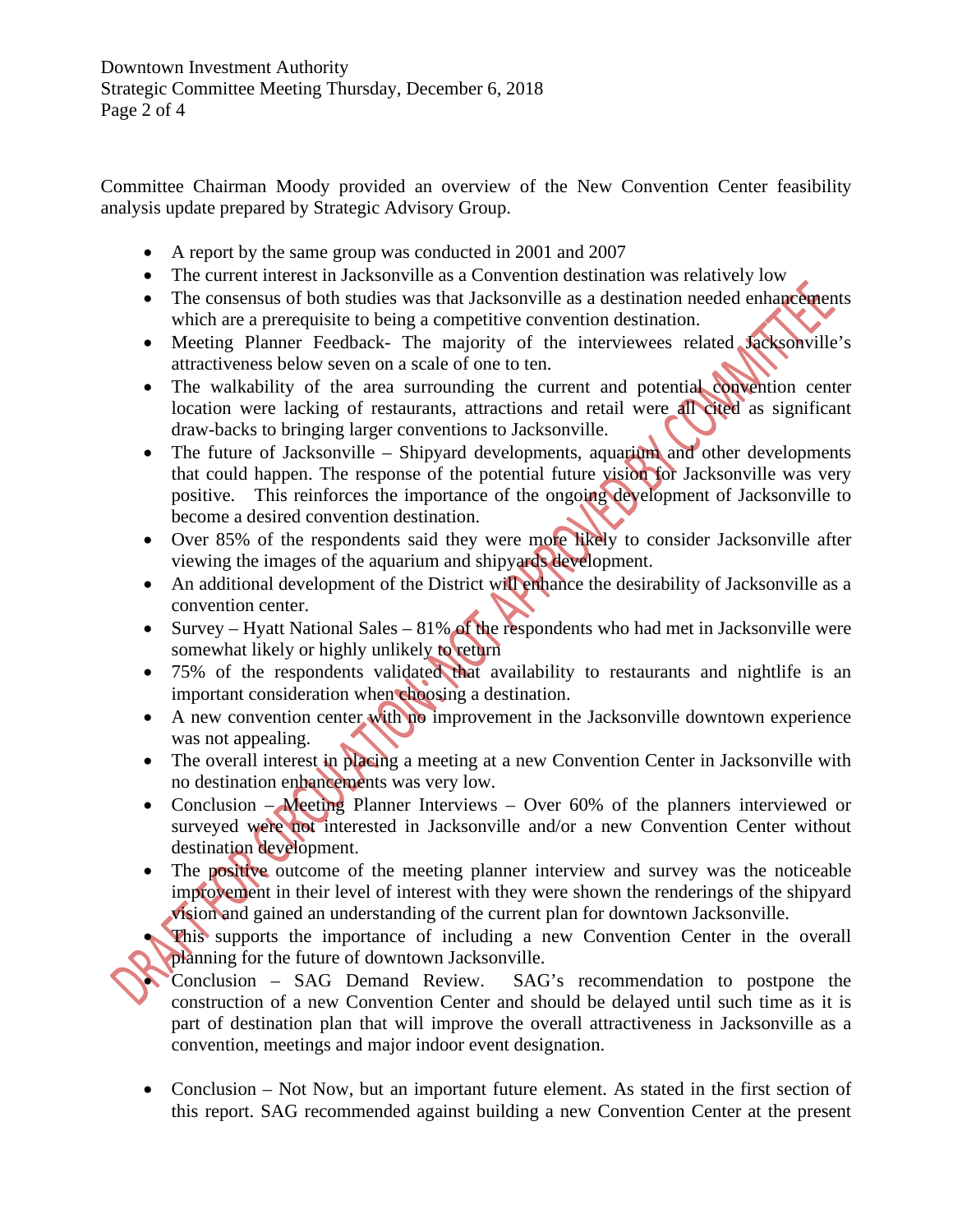time, however the land banking and future planning for the Convention Center should be part of all future downtown visioning. The feedback that was received in interviews and surveys demonstrated a moderate to low level of interest in many of the markets explored. The feedback became much more favorable when shown renderings of future enhancements to the downtown area.

Next Steps:

- 1. Secure the most favorable site as indicated by research
- 2. Engage hotel developers and other potential business investors in discussion about future full service hotels and other business development in conjunction with a new Convention Center.
- 3. Finalize vision for the Prime Osborn
- 4. Support the implementation of the shipyards, and other visions for the future of downtown Jacksonville
- 5. Support the visioning process for the Landing
- 6. Evaluate and develop a funding source to increase the marketing outreach to build the awareness of Jacksonville as a meetings and convention destination
- 7. Engage key stakeholders in a process to establish the most effective model for future convention, meetings and event marketing and venue operations.

Board Member Padgett stated the report was well thought-out and organized. He also noted that the most important piece was the seven (7) steps. The location jumped out to him, because a bundle of developments or destinations should not be done by dropping in a hotel where the convention Center should be located. An area for location should be the first step taken and circled back at some point and time.

Board Member Gibbs commented that the report summarized some of the decisions that have to be made before building a Convention Center. More needs to be done before the infrastructure is built.

Board Member Gillam asked was the report prepared before the RFP was issued to the proposers for the current project. The current Prime Osborne site is too small for a real Convention Center. He expressed disappointments because of all the hard work the DIA had put in for it, when the report suggested that the City was not ripe for a new Convention Center.

# **A MOTION WAS MADE BY BOARD MEMBER GILLAM AND SECONDED BY BOARD MEMBER GIBBS RECOMMENDING APPROVAL TO TERMINATE NEGOTIATIONS, REJECT THE RFP AND REPORT THE ACTION BACK TO THE FULL BOARD AT THE NEXT MEETING.**

#### **THE MOTION PASSED UNANIMOUSLY 4-0-0.**

Mr. Hughes provided a brief update from the last committee meeting of the two new members

• Presentation was provided by the Cathedral district representatives regarding their comprehensive plan and master plan for that region.